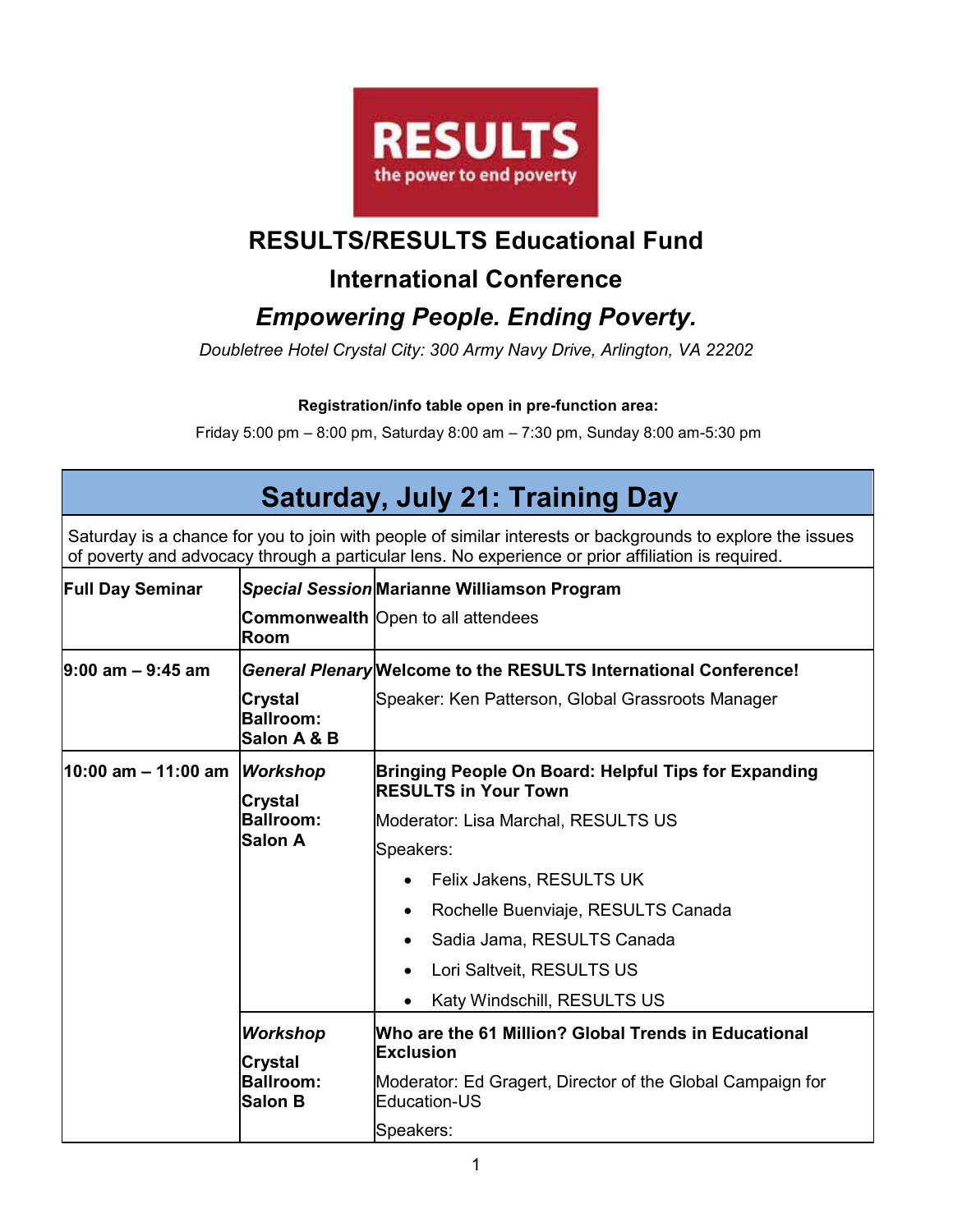|                                             |                                          | Julia Modern, RESULTS UK<br>$\bullet$                                                                                                 |
|---------------------------------------------|------------------------------------------|---------------------------------------------------------------------------------------------------------------------------------------|
|                                             |                                          | Sarah Beardmore, Global Partnership for Education                                                                                     |
| <b>Workshop</b>                             |                                          | Savings Works: How Asset-Building Policies Can Help End<br><b>U.S. Poverty</b>                                                        |
|                                             | <b>Crystal</b><br><b>Ballroom:</b>       | Moderator: Allison Burket, RESULTS US                                                                                                 |
|                                             | <b>Salon C</b>                           | Speakers:                                                                                                                             |
|                                             |                                          | Justin King, New America Foundation                                                                                                   |
|                                             |                                          | Sarah Haight, Ascend                                                                                                                  |
|                                             | <b>Workshop</b><br><b>Monroe</b>         | <b>RESULTS' New Strategic Plan: Our Plan to Expand Our</b><br><b>Reach and Impact</b>                                                 |
|                                             |                                          | Moderator: Ken Patterson, Global Grassroots Manager                                                                                   |
|                                             |                                          | Speaker: Joanne Carter, Executive Director of RESULTS/REF                                                                             |
| $11:00$ am $-12:30$ pm REAL Student Program |                                          |                                                                                                                                       |
|                                             |                                          | Only open to REAL program participants                                                                                                |
|                                             | <b>Special Session</b>                   |                                                                                                                                       |
|                                             | <b>Crystal Ballroom: Salon D &amp; E</b> |                                                                                                                                       |
| 11:00 am $-$ 12:30 pm Lunch Break           |                                          |                                                                                                                                       |
|                                             |                                          | *The Café in the hotel will offer a quick buffet option as well as the regular menu.                                                  |
|                                             |                                          | Lunch meeting for those new to RESULTS and/or the conference: Café<br>Restaurant (dutch treat). Look for a RESULTS sign on the table. |
|                                             |                                          | US Regional Coordinators Lunch: 11:15 am at the hotel Café Restaurant                                                                 |
| 12:30 pm – 2:00 pm                          |                                          | General Plenary The Moral Case for Ending Poverty                                                                                     |
|                                             | <b>Crystal</b>                           | Moderator: Joanne Carter, Executive Director of RESULTS/REF                                                                           |
|                                             | <b>Ballroom:</b><br>Salon A & B          | Speakers:                                                                                                                             |
|                                             |                                          | David Beckmann, Executive Director of Bread for the<br>World                                                                          |
|                                             |                                          | Marianne Williamson, Spiritual leader and best-selling<br>author                                                                      |
| $2:00 \text{ pm} - 2:30 \text{ pm}$         | <b>Break</b>                             |                                                                                                                                       |
| $2:30$ pm - 4:00 pm                         | <b>Workshop</b>                          | <b>Childhood Vaccines: The Key to Reducing Child Mortality</b>                                                                        |
|                                             | <b>Salon A</b>                           | Moderator: Alison Root, ACTION Secretariat                                                                                            |
|                                             |                                          | Speakers: Geoff Adlide, GAVI)                                                                                                         |
|                                             |                                          | Mary Beth Powers, Newborn & Child Survival Campaign<br>of Save the Children                                                           |
|                                             | <b>Workshop</b>                          | Including People of Faith in Your Advocacy Work                                                                                       |
|                                             | <b>Salon C</b>                           | Moderators:                                                                                                                           |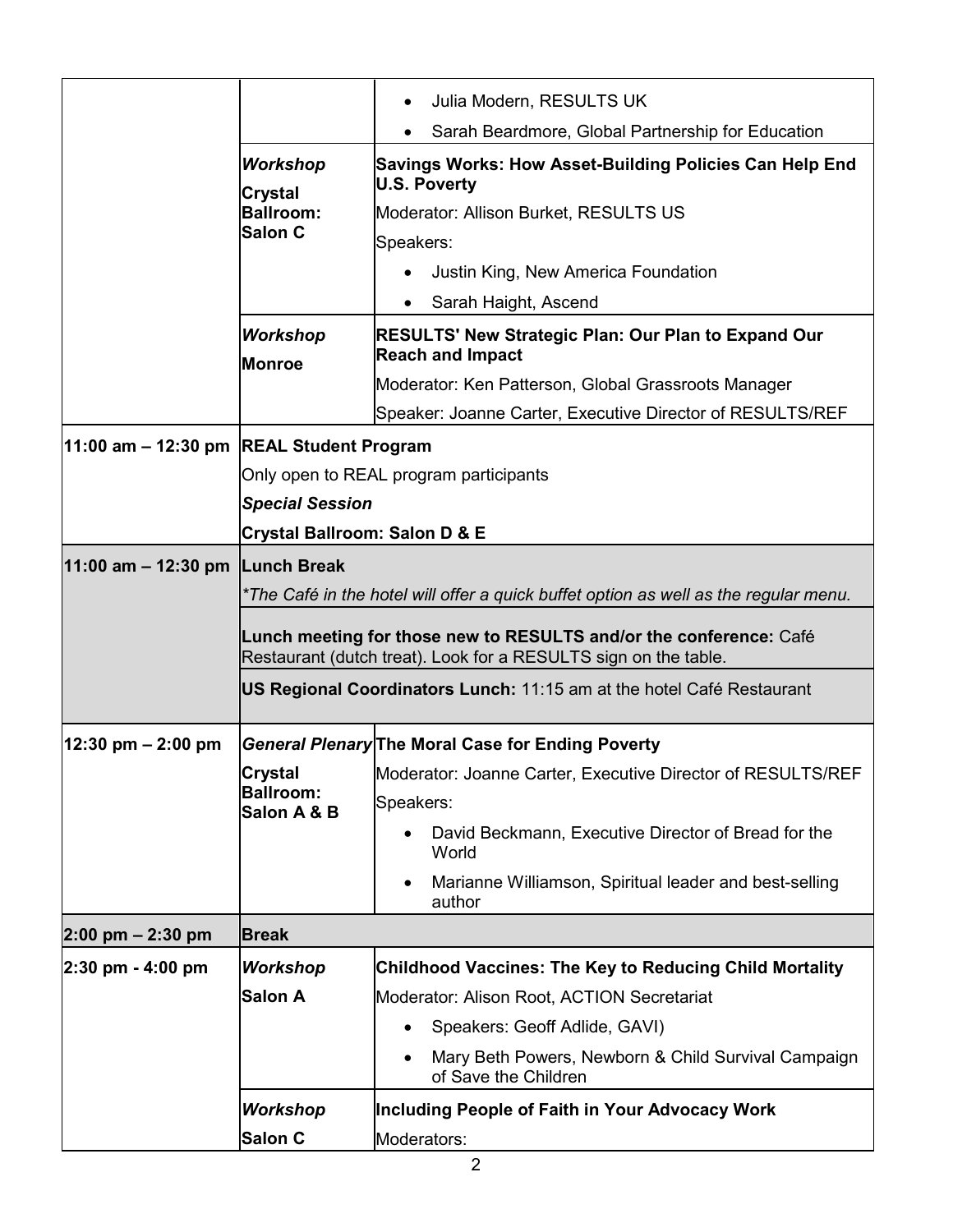|                                     |                                    | Jos Linn, Domestic Outreach Organizer                                                                 |
|-------------------------------------|------------------------------------|-------------------------------------------------------------------------------------------------------|
|                                     |                                    | Lisa Marchal, Global Grassroots Associate                                                             |
|                                     |                                    | Speakers:                                                                                             |
|                                     |                                    | Linda Bales Todd, United Methodist General Board of<br><b>Church and Society</b>                      |
|                                     |                                    | Shannon Hughes, NETWORK                                                                               |
|                                     |                                    | Divya Selvakumar, American Hindu World Service                                                        |
|                                     | <b>Workshop</b><br><b>Madison</b>  | <b>Fundraising: Taking Your Fundraising Event to the Next</b><br>Level                                |
|                                     |                                    | Moderator: Beth Wilson                                                                                |
|                                     |                                    | Speakers: Lydia Pendley, Richard Smiley, Alan Newberg -<br><b>RESULTS US volunteers</b>               |
|                                     | <b>Workshop</b>                    | <b>Running Awesome Meetings and Trainings</b>                                                         |
|                                     | <b>Monroe</b>                      | Moderator: Allison Burket                                                                             |
|                                     |                                    | Speaker:                                                                                              |
|                                     |                                    | Jenny Martin, Grassroots Organizer                                                                    |
|                                     |                                    | Bob Dickerson, Seattle RESULTS Volunteer                                                              |
|                                     | <b>Workshop</b><br>Crystal         | Financing Healthier Lives in India: Linking Microfinance and<br><b>Health</b>                         |
|                                     | <b>Ballroom:</b><br><b>Salon B</b> | Moderator: Larry Reed, Director of the Microcredit Summit<br>Campaign                                 |
|                                     |                                    | Speakers:                                                                                             |
|                                     |                                    | Marcia Metcalfe, Freedom from Hunger                                                                  |
|                                     |                                    | Dr. Bobby John, Global Health Advocates India                                                         |
| $4:00 \text{ pm} - 4:30 \text{ pm}$ | <b>Break</b>                       |                                                                                                       |
|                                     |                                    | Complimentary juice, soda, and snacks available outside the Crystal Ballroom                          |
| $4:30$ pm $-5:45$ pm                | <b>Workshop</b><br><b>Crystal</b>  | Becoming a Breakthrough Coach: How to Support Others to<br><b>Take Action</b>                         |
|                                     | <b>Ballroom:</b><br><b>Salon A</b> | Speakers: Ken Patterson, Global Grassroots Manager                                                    |
|                                     | Workshop                           | From Intention to Action: Overcoming Fear and Becoming                                                |
|                                     | <b>Crystal</b>                     | <b>Bold Advocates</b>                                                                                 |
|                                     | <b>Ballroom:</b><br>Salon C        | Speaker: Elizabeth Dove, RESULTS Canada                                                               |
|                                     | <b>Workshop</b>                    | <b>Creativity in Fundraising</b>                                                                      |
|                                     | <b>Madison</b>                     | Speaker: Cindy Levin, Fundraising Events Associate                                                    |
|                                     | Workshop                           | <b>Budget Choices Matter: What's at Stake for Low-Income</b><br><b>Americans in Deficit Reduction</b> |
|                                     | <b>Monroe</b>                      |                                                                                                       |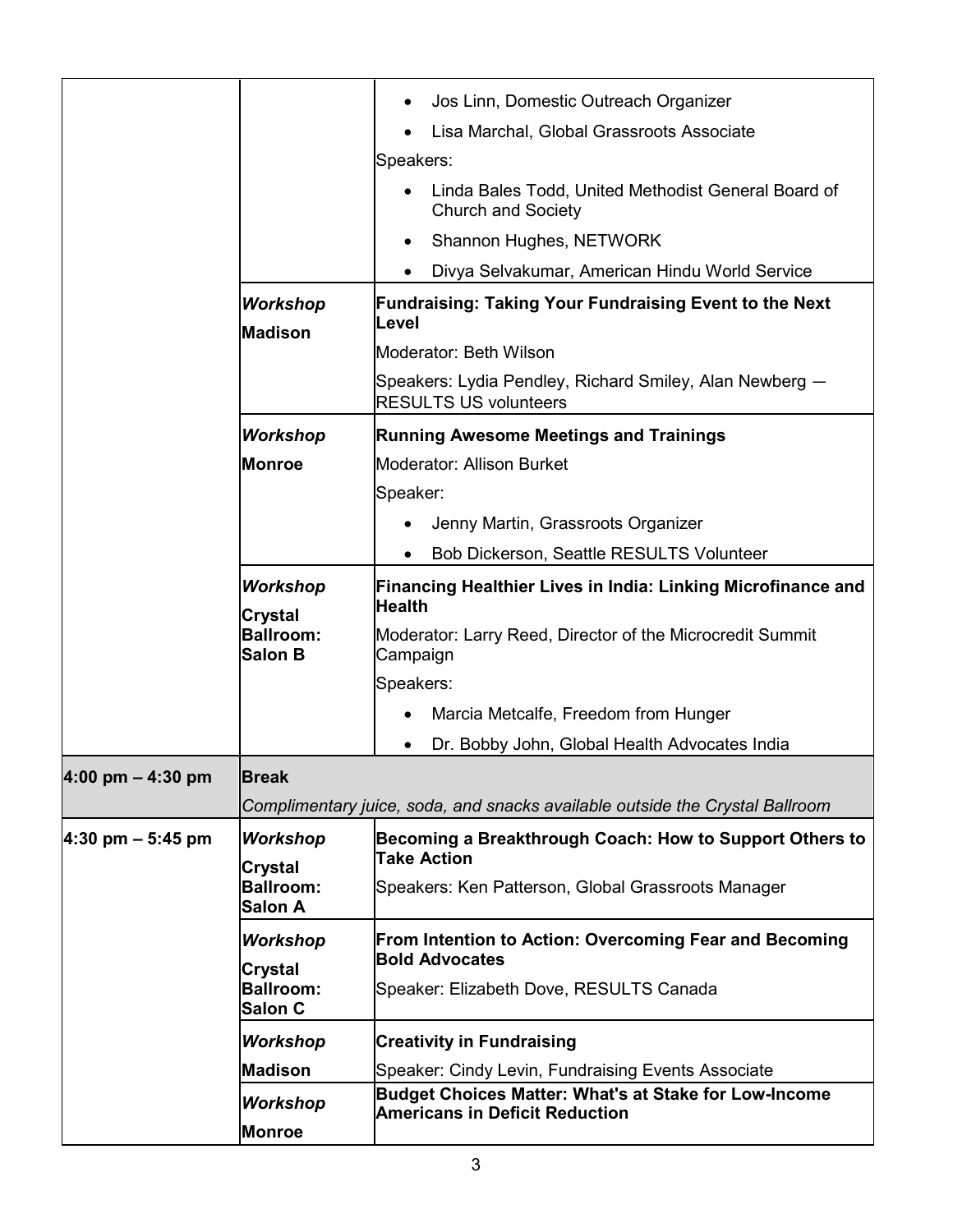|                                     |                                             | Moderator: Meredith Dodson, Director of Domestic Campaigns                                                                       |
|-------------------------------------|---------------------------------------------|----------------------------------------------------------------------------------------------------------------------------------|
|                                     |                                             | Speakers:<br>Jo Comerford, National Priorities Project<br>Katie Wright. Center for American Progress Action Fund                 |
|                                     | <b>Workshop</b><br>Crystal                  | An End to the Global AIDS Epidemic: How Past Progress<br><b>Can Inspire Future Action</b>                                        |
|                                     | <b>Ballroom:</b>                            | Moderator: Joanne Carter, Executive Director of RESULTS/REF                                                                      |
| <b>Salon B</b>                      |                                             | Speaker: Buck Buckingham, Office of Global Health and HIV at<br>the Peace Corps                                                  |
| $5:45$ pm $-6:00$ pm                | <b>IBreak</b>                               |                                                                                                                                  |
| $6:00 \text{ pm} - 7:00 \text{ pm}$ | <b>General Plenary</b>                      | <b>Conference Opening Celebration</b>                                                                                            |
|                                     | Crystal<br><b>Ballroom:</b><br>Salons A & B | Speaker: Joanne Carter, RESULTS/REF Executive Director                                                                           |
| $8:30$ pm                           | Hotel lobby,<br>$8:30$ pm                   | Informal Nighttime Walking Tour of National Mall<br><b>Monuments</b>                                                             |
|                                     |                                             | Meet Meredith Dodson in the hotel lobby entrance at 8:30 pm                                                                      |
| $8:30$ pm                           | Race starts at<br>$8:30$ pm                 | <b>Crystal City Twilight 5K Run/Walk</b>                                                                                         |
|                                     |                                             | See the Useful Info packet for more information. Participants<br>meet at 7:45 pm in the lobby if you want to walk over together. |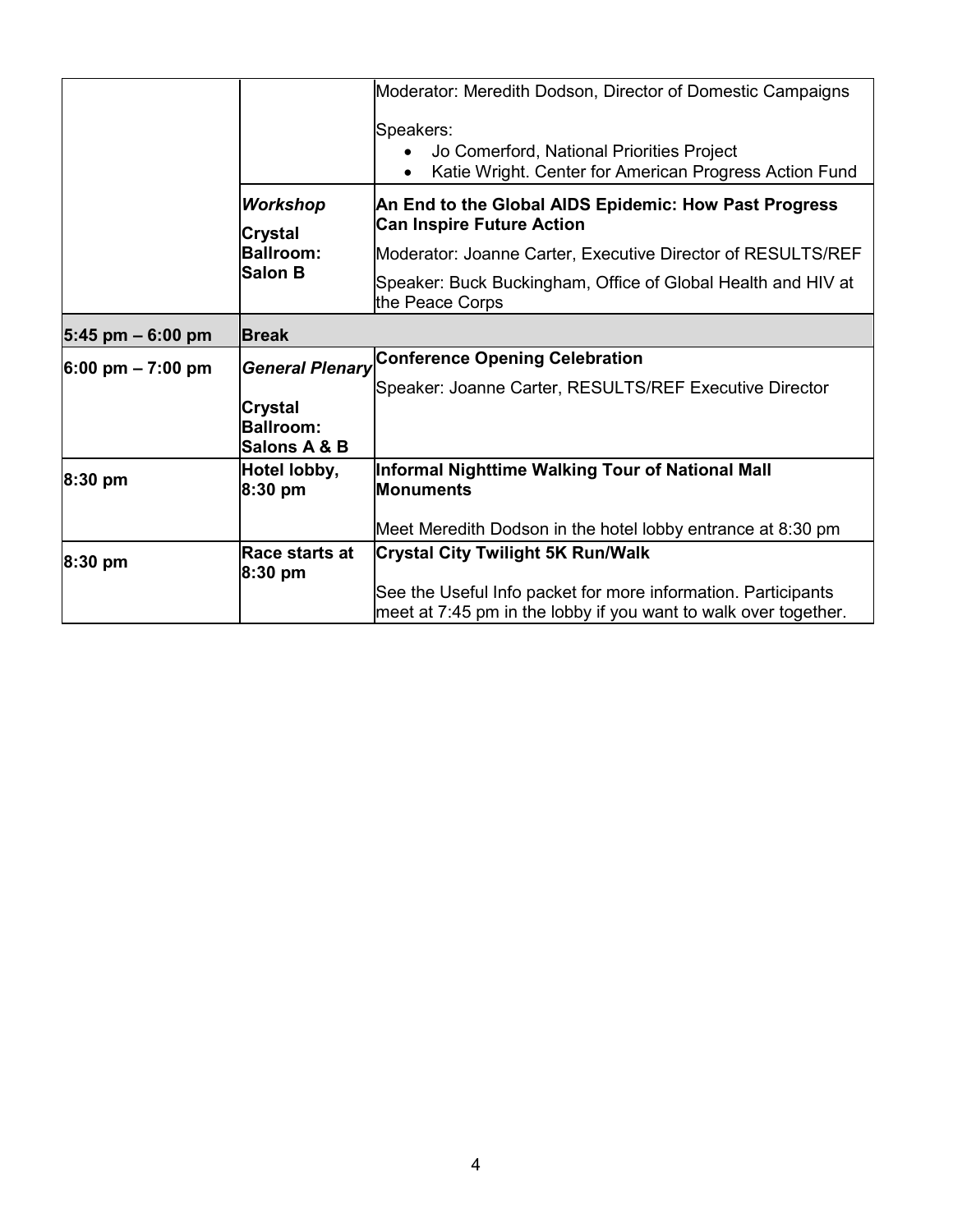| <b>Sunday, July 22: Advocacy Boot Camp</b> |                                               |                                                                                                                                |
|--------------------------------------------|-----------------------------------------------|--------------------------------------------------------------------------------------------------------------------------------|
| $9:00$ am $-10:30$ am                      | <b>Workshop</b>                               | The Power of Story for the End of Poverty                                                                                      |
|                                            | Crystal<br><b>Ballroom:</b><br><b>Salon A</b> | Moderator: Lisa Marchal                                                                                                        |
|                                            |                                               | Speakers:                                                                                                                      |
|                                            |                                               | Rachel Orduño, TB PhotoVoice and person affected by<br>TB                                                                      |
|                                            |                                               | Kim Field, Senior Health Program Coordinator,<br>Sacramento County                                                             |
|                                            |                                               | Mo Barry, HIV/AIDS activist                                                                                                    |
|                                            | Workshop                                      | <b>Creative Advocacy Strategies: Art for Advocacy</b>                                                                          |
|                                            | Crystal<br><b>Ballroom:</b>                   | Moderator: Crickett Nicovich, Senior Policy Associate, Global<br>Campaigns                                                     |
|                                            | <b>Salon B</b>                                | Speakers:                                                                                                                      |
|                                            |                                               | Maree Nutt, RESULTS Australia                                                                                                  |
|                                            |                                               | Amelia Conrad, RESULTS US<br>$\bullet$                                                                                         |
|                                            |                                               | Jonathan Smith, filmmaker/lecturer, Divisions of Global<br>Health and Epidemiology of Microbial Diseases at Yale<br>University |
|                                            |                                               | Michele Friedman, Sitka, Alaska RESULTS Group Leader                                                                           |
|                                            | <b>Workshop</b>                               | <b>Advocacy with Kids</b>                                                                                                      |
|                                            | Crystal<br><b>Ballroom:</b><br><b>Salon C</b> | Moderator: Cindy Levin, Fundraising Events Associate                                                                           |
|                                            |                                               | Speakers: Brian Callahan, Global Campaign for Education-US                                                                     |
|                                            | Workshop                                      | <b>Fostering the Next Generation of Activists</b>                                                                              |
|                                            | <b>Madison</b>                                | Speaker: Meredith Dodson, Director of Domestic Campaigns                                                                       |
|                                            | Workshop                                      | <b>Powerful Speaking: Becoming "Dangerous"</b>                                                                                 |
|                                            | <b>Monroe</b>                                 | Moderator: Jos Linn, Domestic Outreach Organizer                                                                               |
|                                            | Washington<br><b>Ballroom</b>                 | <b>Engaging Leaders with Community Mapping and Grasstops</b><br><b>Outreach</b>                                                |
|                                            |                                               | Speaker: Ken Patterson, Global Grassroots Manager                                                                              |
| 10:30 am - 11:00 am                        | <b>Break</b>                                  |                                                                                                                                |
|                                            |                                               | Complimentary coffee and snacks available outside the Crystal Ballroom                                                         |
| 11:00 am -12:30 pm                         | <b>Workshop</b>                               | Op-Ed Lab: How to Write and Place Powerful Op-Eds                                                                              |
|                                            | Crystal<br><b>Ballroom:</b><br><b>Salon A</b> | Moderator: Jos Linn                                                                                                            |
|                                            |                                               | Speaker: Margot Friedman, Dupont Circle Communications                                                                         |
|                                            | Workshop                                      | Don't Strike Out: How to Pitch a Story to Your Local Media                                                                     |
|                                            | Crystal                                       | Speakers:                                                                                                                      |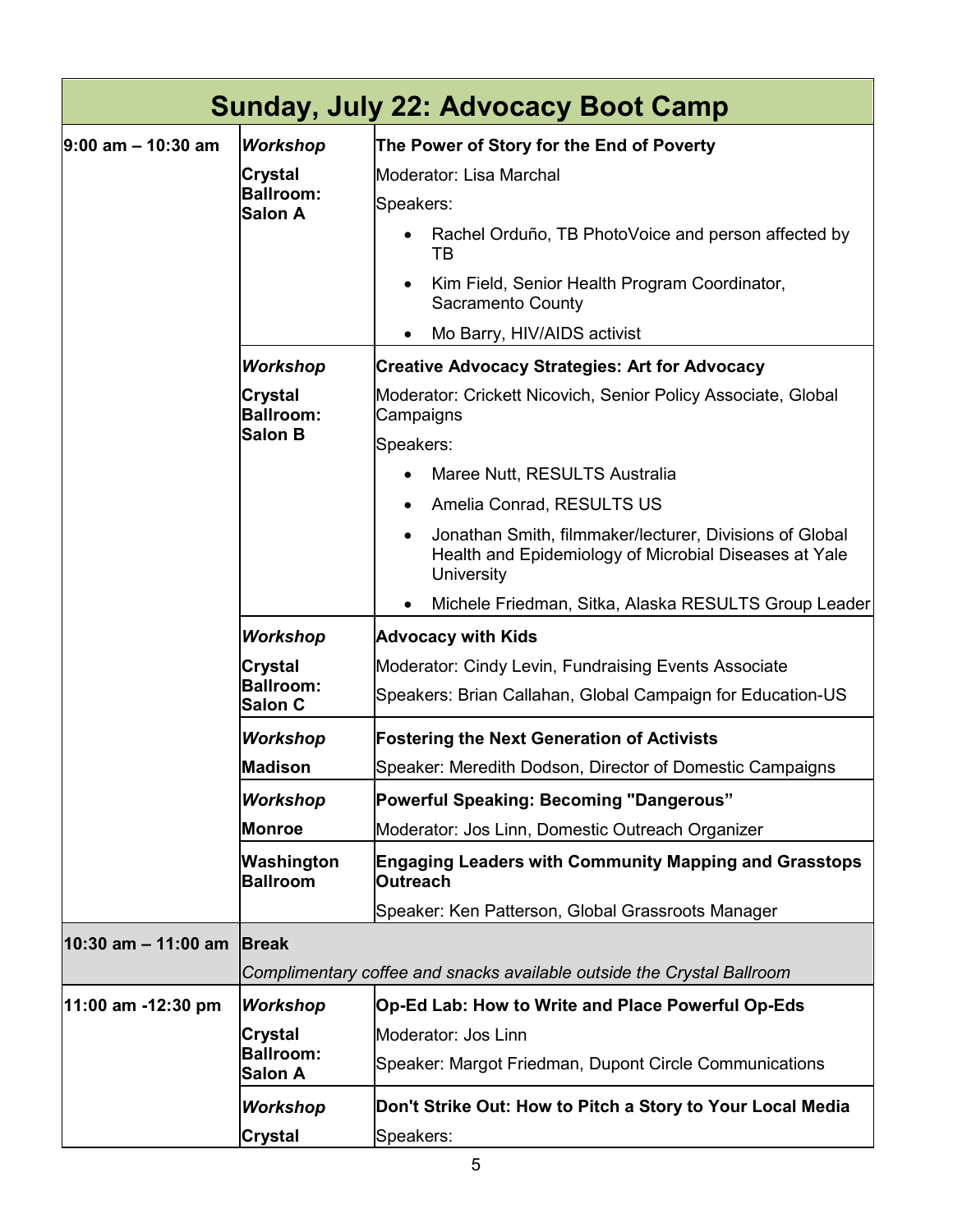|                                      | <b>Ballroom:</b><br><b>Salon B</b>                   | Jove Oliver, Communications Consultant<br>$\bullet$                                                                     |
|--------------------------------------|------------------------------------------------------|-------------------------------------------------------------------------------------------------------------------------|
|                                      |                                                      | <b>Blair Hinderliter, Communications Director</b>                                                                       |
|                                      | <b>Workshop</b><br><b>Madison</b>                    | Social Media 101: How to Use Facebook and Twitter for<br><b>Advocacy</b>                                                |
|                                      |                                                      | Moderator: Laura Ochoa, Publications and Content<br>Manager                                                             |
|                                      |                                                      | Speakers: Cindy Levin, Fundraising Events Associate                                                                     |
|                                      | <b>Workshop</b>                                      | Social Media 201: Build a Powerful Online Presence                                                                      |
|                                      | Washington                                           | Meredith Dodson, Director of Domestic Campaigns                                                                         |
|                                      | <b>Ballroom</b>                                      | Speaker: Peter Daou, nationally-renowned political<br>blogger                                                           |
| $12:30 \text{ pm} - 2:00 \text{ pm}$ | <b>Lunch Break</b>                                   |                                                                                                                         |
|                                      |                                                      | *The Café in the hotel will offer a quick buffet option as well as the regular menu.                                    |
|                                      | <b>Crystal</b><br><b>Ballroom:</b>                   | Documentary Screening, "A Motherland Tour - A Journey<br>of African Women" by Ms. Yvonne Chaka Chaka                    |
|                                      | <b>Salon A</b>                                       | Open to all. Come when you can - it will show on a loop.                                                                |
| $ 2:00 \text{ pm} - 3:30 \text{ pm}$ | <b>Workshop</b><br><b>Crystal</b>                    | Lobby 101: Insider Perspective on Meetings with Elected<br><b>Officials and Their Staff</b>                             |
|                                      | <b>Ballroom:</b><br><b>Salon A</b>                   | Moderator: Maree Nutt, Executive Director of RESULTS<br>Australia                                                       |
|                                      |                                                      | Speakers: Carolyn Hughes (Office of Congressman<br>Bobby Scott), Amber Shipley (Office of Congressman<br>Tammy Baldwin) |
|                                      | <b>Workshop</b>                                      | Lobby 201: Making Your Elected Officials Champions                                                                      |
|                                      | <b>Crystal</b><br><b>Ballroom:</b><br><b>Salon B</b> | Speaker: Scott Leckman, RESULTS/REF Board Chair<br>and Grassroots Volunteer                                             |
|                                      | <b>Workshop</b>                                      | Lobby 301: Working With Conservative Offices                                                                            |
|                                      | <b>Crystal</b><br><b>Ballroom:</b><br><b>Salon C</b> | Moderator: John Fawcett, Global Legislative Director                                                                    |
|                                      | <b>Workshop</b>                                      | Learn to Bird-Dog: Specific Techniques to Make Poverty                                                                  |
|                                      | Washington                                           | <b>Central During Elections</b>                                                                                         |
|                                      | <b>Ballroom</b>                                      | Moderator: Meredith Dodson, Director of Domestic<br>Campaigns<br>Speaker: Jennifer Flynn, Health GAP                    |
| $3:30$ pm $-4:00$ pm                 | <b>Break</b>                                         |                                                                                                                         |
|                                      | <b>Domestic</b><br><b>Plenary</b>                    | First Steps Out of Poverty: Quality Child Care and Early<br><b>Learning's Role in Creating Opportunity</b>              |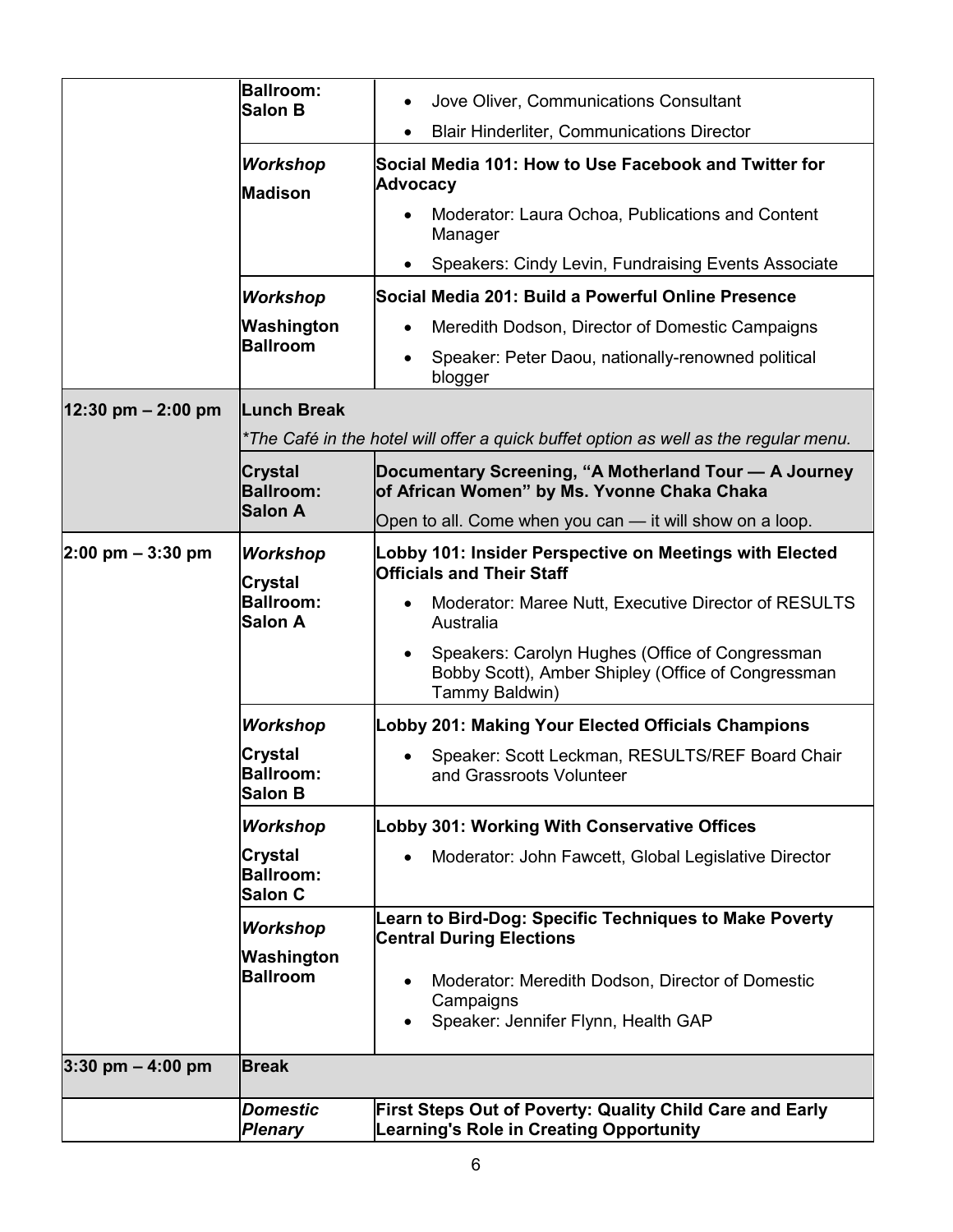| $ 4:00 \text{ pm} - 5:30 \text{ pm} $ | Washington<br><b>Ballroom</b>                                                                         | <b>Moderator:</b> Tavia Benjamin<br>Speaker: Joan Lombardi, Deputy Assistant Secretary and Inter-<br>Departmental Liaison for Early Childhood Development, U.S.<br>Department of Health and Human Services |
|---------------------------------------|-------------------------------------------------------------------------------------------------------|------------------------------------------------------------------------------------------------------------------------------------------------------------------------------------------------------------|
|                                       | <b>Global Plenary</b><br><b>Crystal</b>                                                               | The End of AIDS: Treatment is Prevention, and the Impact of<br>the Global Fund to Fight AIDS, Tuberculosis and Malaria and<br>the Critical Role of Citizen Advocacy to Protect It                          |
|                                       | <b>Ballroom:</b><br>Salons A & B                                                                      | Dr. Myron Cohen, UNC Chapel Hill Division of Infectious<br>Diseases and UNC Chapel Institute for Global Health and<br><b>Infectious Disease</b>                                                            |
|                                       |                                                                                                       | Dr. Mphu Ramatlapeng, Global Fund Board Vice-Chair,<br>$\bullet$<br>former Minister of Health of Lesotho                                                                                                   |
| $5:30$ pm                             | Dinner and Optional Visit to the International AIDS Society (IAS) Conference<br><b>Global Village</b> |                                                                                                                                                                                                            |
|                                       |                                                                                                       | The IAS Global Village is free for anyone to attend. Directions are in your onsite<br>registration packet. The Global Village is open until 9:30 pm.                                                       |
| $ 8:30$ pm $-11:00$ pm                | All invited!                                                                                          | Join us for Karaoke Night in the Ballroom!                                                                                                                                                                 |
|                                       | <b>Crystal</b><br><b>Ballroom:</b><br>Salons A & B                                                    |                                                                                                                                                                                                            |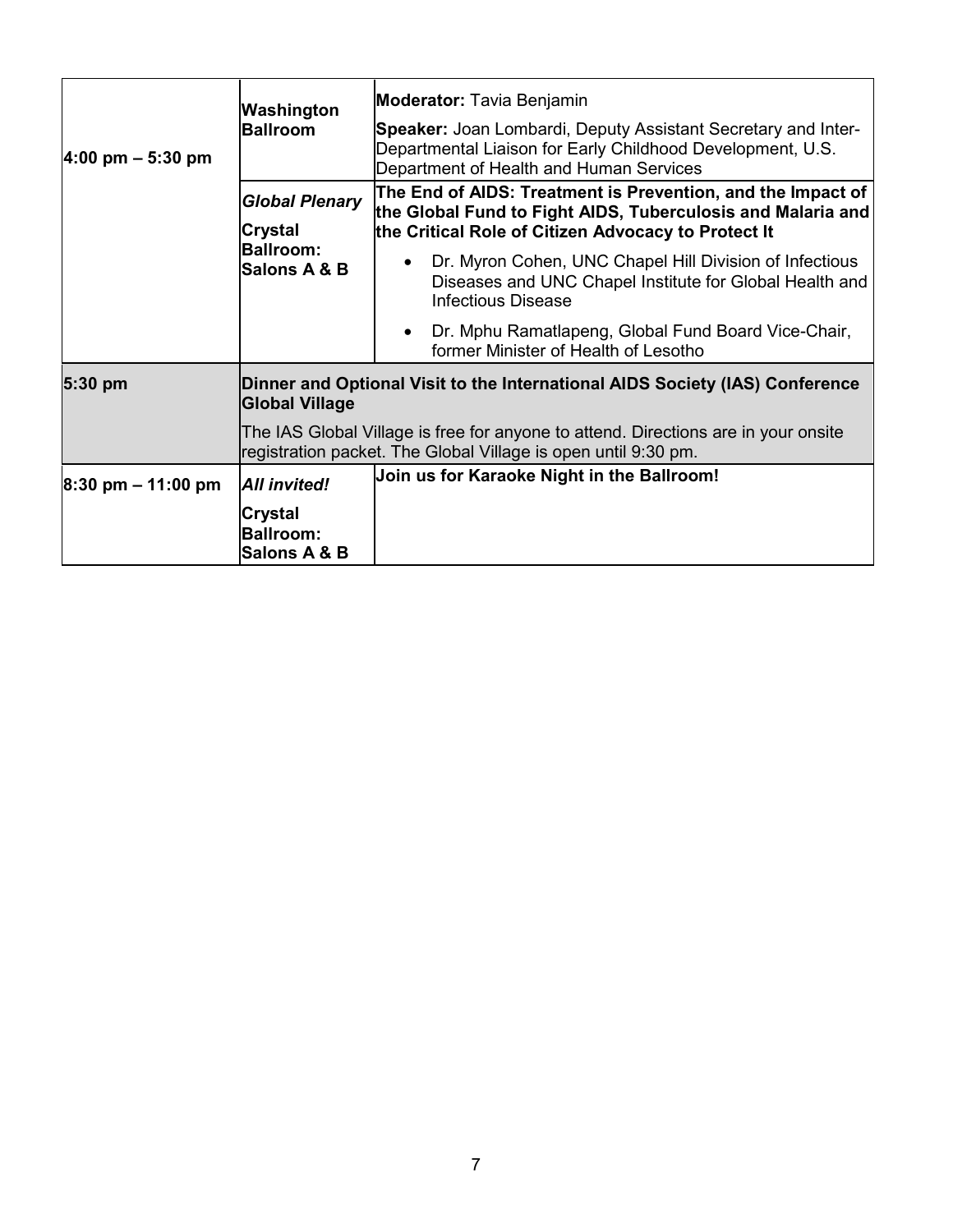|                                     |                                                       | Monday, July 23: Advocacy Issue Trainings and Sessions                                                                                                            |
|-------------------------------------|-------------------------------------------------------|-------------------------------------------------------------------------------------------------------------------------------------------------------------------|
| 9:00 am -10:30 am                   | <b>Global Plenary</b>                                 | Savings Children's Lives: Leveraging Innovation to Bend the<br><b>Curves:</b>                                                                                     |
|                                     | <b>Crystal</b><br><b>Ballroom:</b><br>Salons A & B    | Moderator: Joanne Carter, RESULTS/REF Executive Director                                                                                                          |
|                                     |                                                       | Speaker: Raj Shah, Administrator of the US Agency for<br>International Development (USAID)                                                                        |
|                                     | <b>Domestic</b><br><b>Plenary</b>                     | <b>Equality Matters: The Wealth Gap and Tax Credits for</b><br><b>Working Families</b>                                                                            |
|                                     | Washington<br><b>Ballroom</b>                         | Speakers:<br>Dean Baker (Center for Economics and Policy Research)<br>Robin McKinney (Maryland CASH Campaign)                                                     |
| 10:30 am - 11:00 am                 | <b>Break</b>                                          |                                                                                                                                                                   |
|                                     |                                                       | Complimentary coffee and snacks available outside the Crystal Ballroom                                                                                            |
| $11:00$ am $-1:00$ pm               |                                                       | <b>General Plenary Joint Global and Domestic Plenary</b>                                                                                                          |
|                                     | <b>Crystal</b>                                        | <b>Ending Poverty and Preventing Climate Change</b>                                                                                                               |
|                                     | <b>Ballroom:</b><br>Salons A & B                      | Professor Jeffrey Sachs, world-renowned professor of<br>economics, leader in sustainable development, senior UN<br>advisor                                        |
| $1:00 \text{ pm} - 3:30 \text{ pm}$ | <b>Lunch Break</b>                                    |                                                                                                                                                                   |
|                                     |                                                       | *The Café in the hotel will offer a quick buffet option as well as the regular menu.                                                                              |
| 1:00 pm $- 2:15$ pm                 |                                                       | <b>Major Donor Lunch (invitation only)</b>                                                                                                                        |
|                                     | <b>Windows on Washington</b>                          |                                                                                                                                                                   |
| $1:00 \text{ pm} - 3:30 \text{ pm}$ | Washington                                            | <b>Opportunities Fair</b>                                                                                                                                         |
|                                     | <b>Ballroom</b>                                       | Connect with RESULTS partner organizations, meet corporate<br>organizations that share RESULTS values, and learn more about<br>our international grassroots work. |
| $1:00 \text{ pm} - 3:30 \text{ pm}$ | <b>Crystal</b><br><b>Ballroom:</b><br><b>Salons C</b> | <b>Documentary Films Screening</b><br>Open to all. Come when you can!                                                                                             |
| $ 3:30$ pm $-5:00$ pm               | <b>Campaigns Overview Sessions</b>                    |                                                                                                                                                                   |
|                                     | <b>Crystal</b>                                        | <b>Global Campaigns Overview and Prep</b>                                                                                                                         |
|                                     | <b>Ballroom:</b><br>Salons A & B                      | Review of campaigns and lobby day asks, with time practice<br>making requests.                                                                                    |
|                                     |                                                       | John Fawcett, Global Legislative Director                                                                                                                         |
|                                     |                                                       | Allison Grossman, Senior Legislative Associate, Global<br>Campaigns                                                                                               |
|                                     |                                                       | Crickett Nicovich, Senior Policy Associate, Global<br>Campaigns                                                                                                   |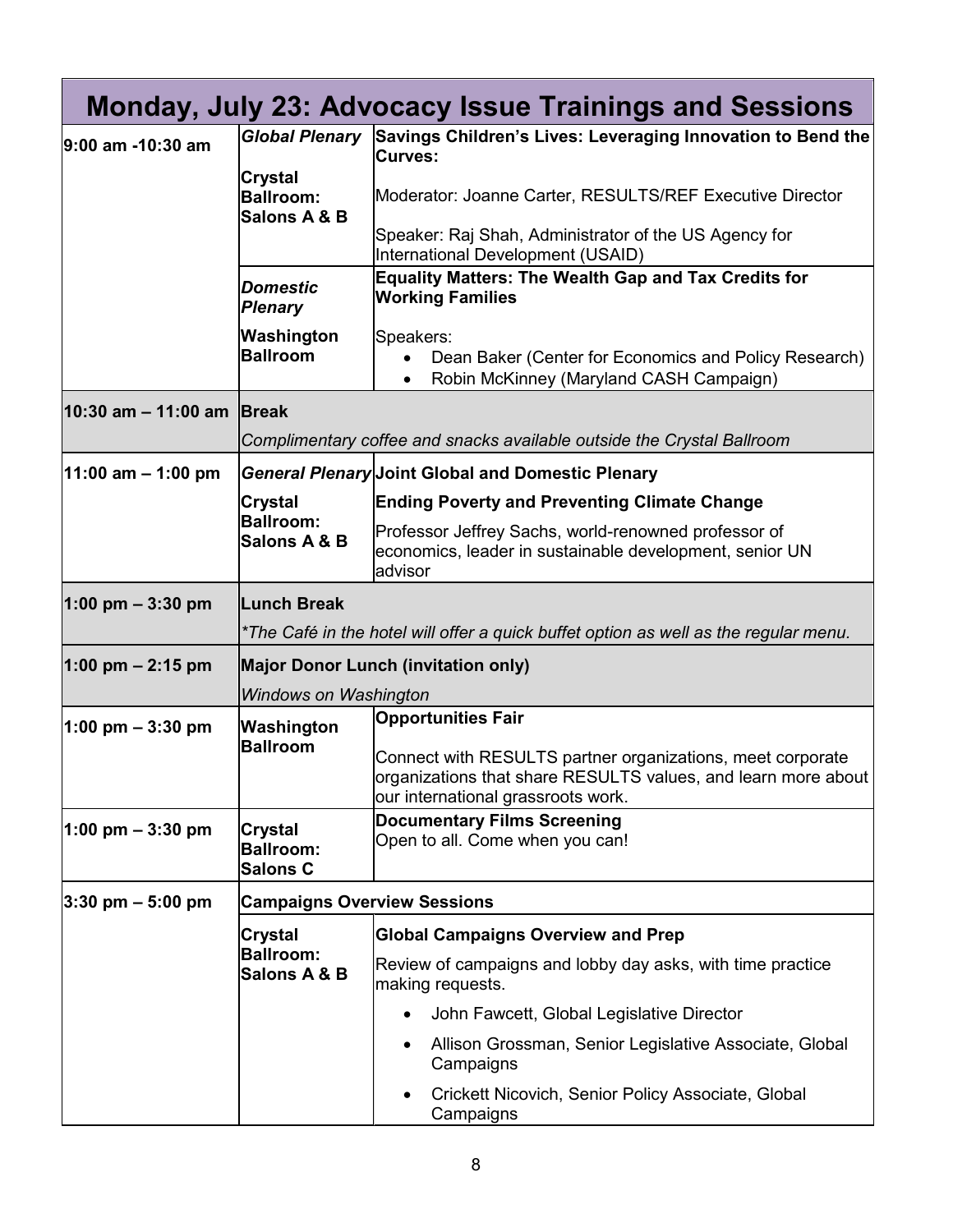|                                       | <b>Crystal</b><br><b>Ballroom:</b>                                                                                | Domestic Campaigns Overview and Prep                                                                 |
|---------------------------------------|-------------------------------------------------------------------------------------------------------------------|------------------------------------------------------------------------------------------------------|
|                                       | <b>Salon C</b>                                                                                                    | Review of campaigns and lobby day asks, with time practice<br>making requests.                       |
|                                       |                                                                                                                   | Meredith Dodson, Director of Domestic Campaigns                                                      |
|                                       |                                                                                                                   | Jos Linn, Domestic Outreach Organizer                                                                |
|                                       | <b>Madison and</b><br>Monroe                                                                                      | International Partners: World Bank Meetings Prep Session<br>for RESULTS/REF International Affiliates |
| $ 5:00 \text{ pm} - 6:00 \text{ pm} $ | Questions & Answers for Advocacy Day Prep                                                                         |                                                                                                      |
|                                       | <b>Crystal</b>                                                                                                    | <b>Global Campaigns Overview and Prep</b>                                                            |
|                                       | <b>Ballroom:</b><br>Salons A & B                                                                                  | Review of campaigns and lobby day asks, with time practice<br>making requests.                       |
|                                       |                                                                                                                   | John Fawcett, Global Legislative Director                                                            |
| $ 5:00 \text{ pm} - 6:00 \text{ pm} $ |                                                                                                                   | Allison Grossman, Senior Legislative Associate, Global<br>Campaigns                                  |
|                                       |                                                                                                                   | Crickett Nicovich, Senior Policy Associate, Global<br>Campaigns                                      |
|                                       | <b>Salon C</b>                                                                                                    | <b>Domestic Campaigns Overview and Prep</b>                                                          |
|                                       |                                                                                                                   | Review of campaigns and lobby day asks, with time practice<br>making requests.                       |
|                                       |                                                                                                                   | Meredith Dodson, Director of Domestic Campaigns                                                      |
|                                       |                                                                                                                   | Jos Linn, Domestic Outreach Organizer                                                                |
|                                       | <b>Madison and</b><br>Monroe                                                                                      | International Partners: World Bank Meetings Prep Session<br>for RESULTS/REF International Affiliates |
| $6:00 \text{ pm} - 9:00 \text{ pm}$   |                                                                                                                   | Dinner and Informal Advocacy Day Prep Time                                                           |
|                                       | Use this time to eat dinner and meet with anyone attending congressional<br>meetings for additional preparations. |                                                                                                      |
|                                       | Crystal                                                                                                           | Informal Global Lobby Prep                                                                           |
|                                       | <b>Ballroom:</b><br>Salons A & B                                                                                  | Global policy staff available to answer questions                                                    |
|                                       | <b>Crystal</b><br><b>Ballroom:</b>                                                                                | <b>Informal Domestic Lobby Prep</b>                                                                  |
|                                       | <b>Salon C</b>                                                                                                    | Domestic policy staff available to answer questions                                                  |
|                                       | <b>Madison and</b><br>Monroe                                                                                      | International Partners: World Bank Meetings Prep Session<br>for RESULTS/REF International Affiliates |
|                                       |                                                                                                                   | Additional Planning Space for Large State Delegations                                                |
|                                       | Salon D & E                                                                                                       | <b>California</b>                                                                                    |
|                                       | Washington<br><b>Ballroom</b>                                                                                     | WA State & Texas                                                                                     |